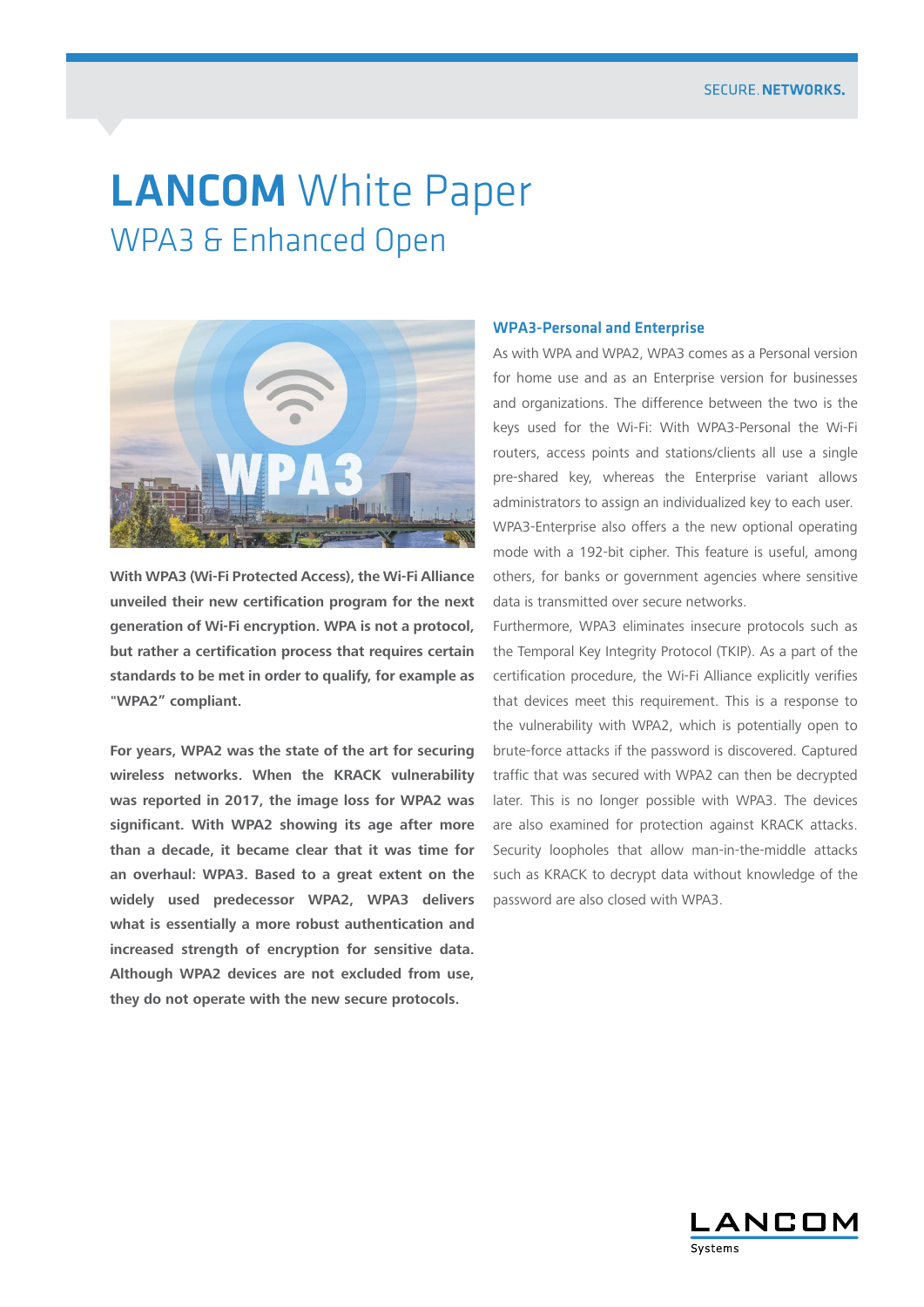## Simultaneous Authentication of Equals

Another innovation is the "dragonfly handshake", otherwise known as the Simultaneous Authentication of Equals (SAE). This established method is used in mesh networks that are compliant to IEEE 802.11s. It makes brute-force attacks much more difficult, and it prevents offline dictionary attacks. An intermediate step was added to the authentication procedure between station and access point. When performing the initial authentication, the two devices agree on an elliptic curve and exchange different points on that curve. These points are used to generate a new shared key, which is verified using hashes. The objective is to prevent the actual password from later appearing in the underlying

data for the individual key. The password is replaced by the shared key which is based on the elliptic curve.

Consequently, captured data traffic that is secured with weak passwords becomes less vulnerable to brute-force attacks. This of course is no reason to stop using long and complex passwords.